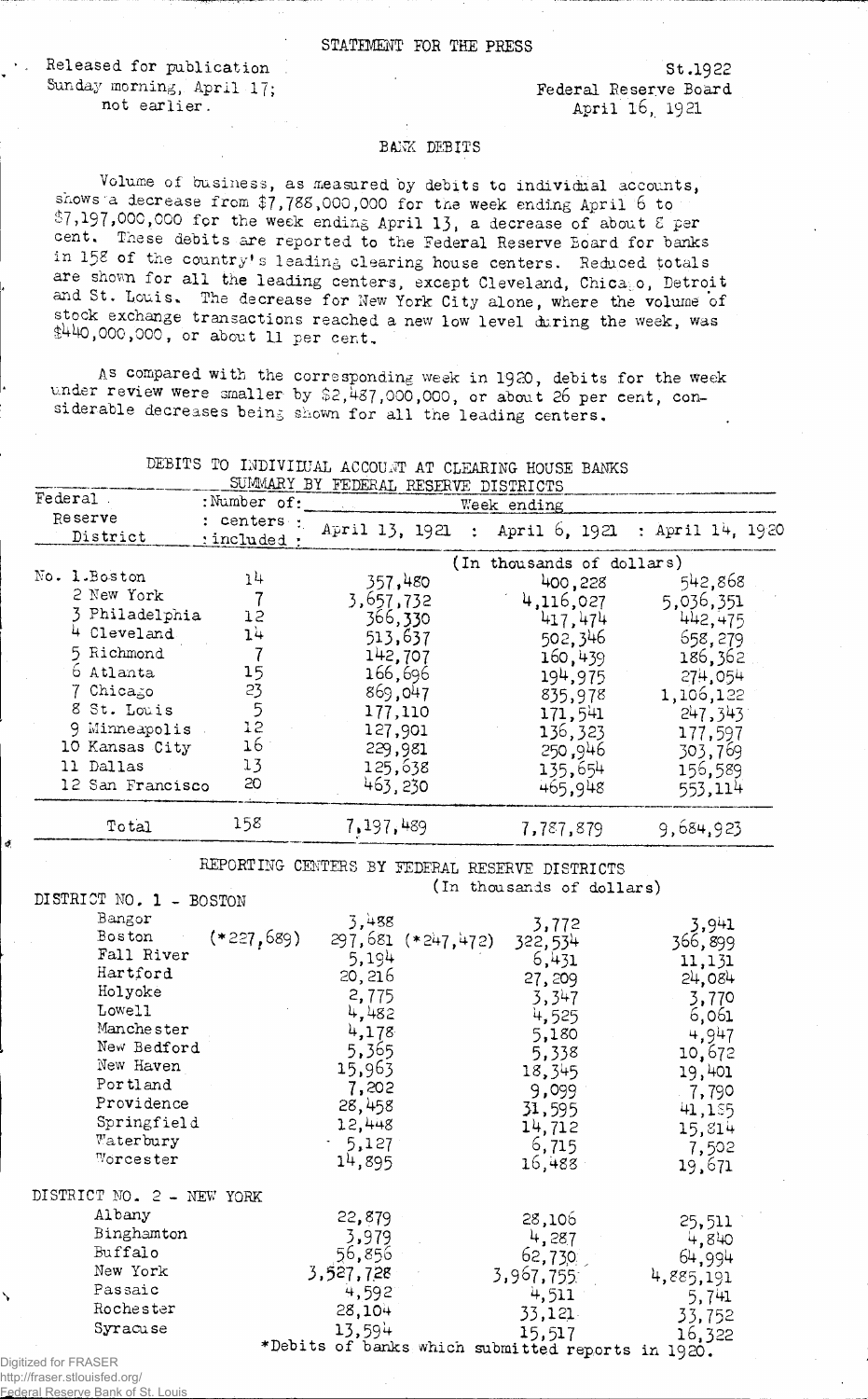| DEBITS TO INDIVIDUAL ACCOUNT AT CLEARING HOUSE BANKS |
|------------------------------------------------------|
|------------------------------------------------------|

St.1922a

 $\frac{1}{2}$ 

|                               |                | Week ending               |                                      |
|-------------------------------|----------------|---------------------------|--------------------------------------|
|                               | April 13, 1921 | $\sim 200$                | <u>April 6, 1921 : April 14,1920</u> |
|                               |                | (In thousands of dollars) |                                      |
| DISTRICT NO. 3 - PHILADELPHIA |                |                           |                                      |
| Al toona                      | 3,124          | 2,842                     | 3,413                                |
| Chester                       | 4,220          | 5,585                     | 5,213                                |
| Harrisburg                    | 6,811          | 7,931                     | 4,927                                |
| Johnstown                     | 5,049          | 5,254                     | 4,590                                |
| Lancaster                     | 5,946          | 16,677                    | 7,553                                |
| Philadelphia                  | 290,116        | 324,790                   |                                      |
| Reading                       |                |                           | 363,227                              |
| Scranton                      | 8,755          | 8,393                     |                                      |
| Trenton                       | 16,310         | 14,376                    | 15,907                               |
| Wilkes-Barre                  | 10,555         | 11,290                    | 11,385                               |
| Williamsport                  | 8,070          | 8,702                     | 8,002                                |
|                               | 4,369          | 4,611                     | 4,837                                |
| Wilmington                    | 7,235          | 8,921                     | 8,240                                |
| York                          | 4,525          | 5,495                     | 5,181                                |
|                               |                |                           |                                      |
| DISTRICT NO. 4 - CLEVFLAND    |                |                           |                                      |
| Akron                         | 15,008         | 16,379                    | 33,735                               |
| Cincinnati                    | 72,842         | 70,138                    |                                      |
| Cleveland                     | 146,850        |                           | 72,331                               |
| Columbus                      |                | 138,965                   | 220,707                              |
| Dayton                        | 35,874         | 28,785                    | 35,181                               |
| Erie                          | 13,128         | 13,532                    | 12,863                               |
| Greensburg                    | 6,267          | 6,752                     | 7,795                                |
| Lexington                     | 3,865          | 3,825                     | 4,624                                |
|                               | 4,181          | 5,221                     | 5,783                                |
| Oil City                      | 2,367          | 2,604                     | 2,800                                |
| Pittsburgh                    | 159,922        | 161,736                   | 189,366                              |
| Springfield                   | 4,693          | 4,887                     |                                      |
| Toledo                        | 26,273         |                           | 4,158                                |
| Wheeling                      |                | 25,107                    | 37,449                               |
| Youngstown                    | 8,150          | 9,901                     | 11,104                               |
|                               | 14,217         | 14,514                    | 20,383                               |
| DISTRICT NO. 5 - RICHMOND     |                |                           |                                      |
| Baltimore                     |                |                           |                                      |
| Charleston                    | 90,569         | 99,691                    | 107,842                              |
| Charlotte                     | 5,571          | 7,263                     | 9,332                                |
|                               | 5,048          | 5,756                     | 9,560                                |
| Columbia                      | 4,490          | 4,949                     | 7,760                                |
| Greenville, S.C.              | 3,981          | 3,177                     |                                      |
| Huntington                    | 4,908          | 5,413                     |                                      |
| Norfolk                       | 11,058         |                           |                                      |
| Raleigh                       | 4,100          | 14,152                    | 19,037                               |
| Richmond                      |                | 4,000                     | 5,800                                |
| Washington                    | 21,871         | 24,628                    | 27,031                               |
| Wilmington                    | 36,319         | 40,155                    |                                      |
|                               | 5,048          | 6,132                     |                                      |
| DISTRICT NO. 6 - ATLANTA      |                |                           |                                      |
| Atlanta                       |                |                           |                                      |
| Augusta                       | 22,544         | 25,174                    | 34,894                               |
|                               | 4,947          | 5,507                     | 12,921                               |
| Birmingham                    | 12,640         | 15,641                    | 15,722                               |
| Chattanooga                   | 8,952          | 8,411                     | 11,920                               |
| Jacksonville                  | 12,293         | 14,159                    | 14,808                               |
| Knoxville                     | 5,416          | 6,816                     |                                      |
| Macon                         | 3,417          | 4,491                     | 7,371                                |
| Mobile                        | /4,669         |                           | 8,144                                |
| Montgomery                    |                | 6,256                     | 9,036                                |
| Nashville                     | 2,886          | 3,612                     | 5,364                                |
| New Orleans                   | 19,484         | 20,390                    | 28,775                               |
| Pensacola                     | 51,623         | 63,158                    | 93,192                               |
|                               | 1,466          | 1,607                     | 2,577                                |
| Savannah                      | 8,781          | 11,619                    | 20,387                               |
| Tampa                         | 6,272          | 6,868                     | 6,847                                |
| Vicksburg                     | 1,306          | 1,266                     | 2,096                                |
|                               |                |                           |                                      |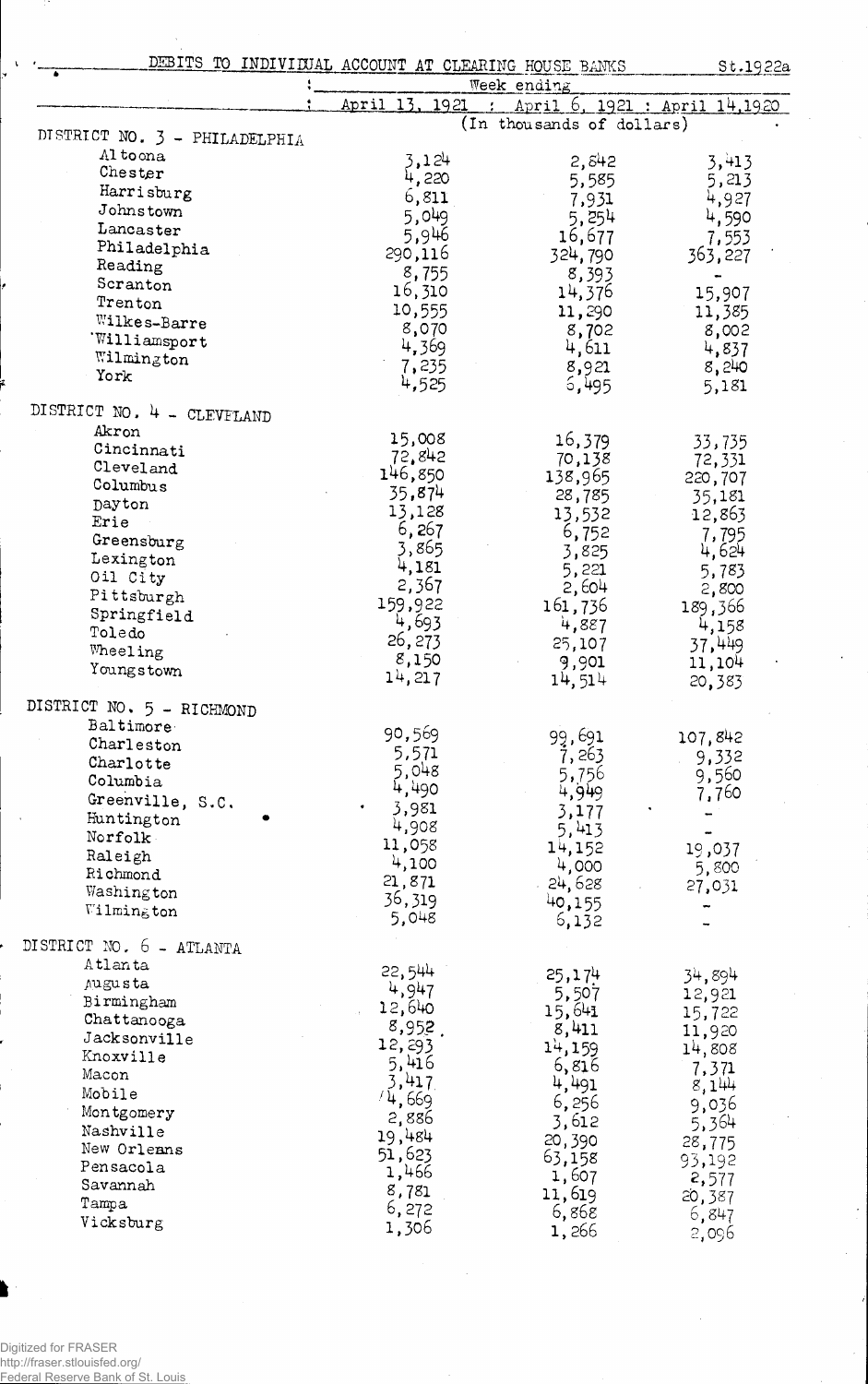| April 13, 1921<br>April 6, 1921 :<br>April 14,1920<br>$\bullet$<br>(In thousands of dollars)<br>DISTRICT NO. 7 - CHICAGO<br>Bay City<br>2,328<br>2,781<br>4,020<br>Blooming ton<br>3,203<br>3,681<br>2,983<br>Cedar Rapids<br>11,034<br>9,683<br>13,965<br>Chicago<br>553,907<br>514,728<br>679,290<br>Davenport<br>6,665<br>8,712<br>8,779<br>Decatur<br>3,043<br>4,451<br>3,990<br>Des Moines<br>19,173<br>27,495<br>17,887<br>Detroit<br>103,257<br>149,304<br>101,273<br>Dubuque<br>2,826<br>4,152<br>3,410<br>Flint<br>4,509<br>4, 210<br>7,719<br>Ft. Wayne<br>7,206<br>8,866<br>7,273<br>Grand Rapids<br>18,252<br>19,617<br>15,346<br>Indianapolis<br>30,905<br>30,632<br>40,488<br>Jackson<br>3,195<br>3,125<br>4,138<br>Kalamazoo<br>5,454<br>4,094<br>4,354<br>Lansing<br>5,236<br>4,801<br>7,518<br>Milwaukee<br>50,404<br>51,313<br>70,530<br>Moline<br>2,478<br>2,540<br>Peoria<br>7,982<br>8,676<br>10,773<br>Rockford<br>5,468<br>6,034<br>6,667<br>Sioux City<br>11,332<br>13,249<br>19,702<br>South Bend<br>5,890<br>6,481<br>3,739<br>Springfield, Ill.<br>5,737<br>7,108<br>5,354<br>Waterloo<br>3,401<br>3,186<br>5,063<br>DISTRICT NO. 8 - ST. LOUIS<br>East St. Louis and<br>Nat'l Stock Yards<br>8,535<br>8,030<br>Evansville<br>5,243<br>4,344<br>6,023<br>Little Rock<br>9,545<br>9,015<br>10,611<br>Louisville<br>$(*21,718)$<br>28,945<br>(* 23, 513)<br>31,039<br>37,596<br>Memphis<br>20,808<br>16,247<br>37,263<br>Quincy<br>2,474<br>3,546<br>St. Louis<br>$(*119,796)$<br>134,832 (*118,422) 131,389<br>155,850<br>Springfield, Mo.<br>3,102<br>3,239<br>DISTRICT NC. 9 - MINNEAPOLIS<br>Aberdeen<br>1,000<br>1,374<br>1,861<br>Billings<br>1,632<br>1,965<br>2,515<br>Duluth<br>15,266<br>14,453<br>20,346<br>Fargo<br>2,511<br>4,103<br>2,788<br>Grand Forks<br>1,236<br>1,269<br>2,113<br>Great Falls<br>1,647<br>1,723<br>2,017<br>Helena<br>1,922<br>2,483<br>2,449<br>Minneapolis<br>68,831<br>72,067<br>94,960<br>St. Paul<br>26,903<br>36,627<br>30,115<br>Sioux Falls.<br>3,961<br>4,817<br>6,808<br>Superior<br>1,913<br>2,425<br>1,997<br>Winona<br>1,079<br>1,272<br>1,373<br>DISTRICT NO. 10 - KANSAS CITY<br>Atchison<br>1,240<br>1,300<br>574<br>Bartlesville<br>2,774<br>3,953<br>2,589<br>Cheyenne<br>1,912<br>1,821<br>1,672<br>Colorado Springs<br>2,552<br>2,580<br>3,775<br>Denver<br>29,106<br>36,000<br>44,005<br>Joplin<br>2,198<br>4,846<br>2,259<br>Kansas City, Kans.<br>3,357<br>4,436<br>3,137<br>Kansas City, Mo.<br>67,872<br>75,666<br>73,934<br>Muskogee<br>4,402<br>3,599<br>5,861<br>Oklahoma City<br>19,989<br>22,060<br>21,322<br>Omaha<br>40,395<br>42,867<br>59,116<br>Pueblo<br>4,812<br>5,651<br>5,771<br>15,631<br>St. Joseph<br>21,674<br>15,350<br>Topeka<br>2,983<br>4,639<br>6,918<br>Tulsa<br>21,266<br>21,134<br>31,460<br>Wichita<br>10,235<br>9,551<br>14,452<br>*Debits of banks which submitted reports in 1920.<br>/fraser.stlouisfed.org/ |                | DEBITS TO INDIVILUAL ACCOUNT AT CLEARING HOUSE BANKS | St.1922b |
|----------------------------------------------------------------------------------------------------------------------------------------------------------------------------------------------------------------------------------------------------------------------------------------------------------------------------------------------------------------------------------------------------------------------------------------------------------------------------------------------------------------------------------------------------------------------------------------------------------------------------------------------------------------------------------------------------------------------------------------------------------------------------------------------------------------------------------------------------------------------------------------------------------------------------------------------------------------------------------------------------------------------------------------------------------------------------------------------------------------------------------------------------------------------------------------------------------------------------------------------------------------------------------------------------------------------------------------------------------------------------------------------------------------------------------------------------------------------------------------------------------------------------------------------------------------------------------------------------------------------------------------------------------------------------------------------------------------------------------------------------------------------------------------------------------------------------------------------------------------------------------------------------------------------------------------------------------------------------------------------------------------------------------------------------------------------------------------------------------------------------------------------------------------------------------------------------------------------------------------------------------------------------------------------------------------------------------------------------------------------------------------------------------------------------------------------------------------------------------------------------------------------------------------------------------------------------------------------------------------------------------------------------------------------------------------------------------------------------------------------------------------------------------------------------------------------------------------------------------------------------------------------------------------------------------|----------------|------------------------------------------------------|----------|
|                                                                                                                                                                                                                                                                                                                                                                                                                                                                                                                                                                                                                                                                                                                                                                                                                                                                                                                                                                                                                                                                                                                                                                                                                                                                                                                                                                                                                                                                                                                                                                                                                                                                                                                                                                                                                                                                                                                                                                                                                                                                                                                                                                                                                                                                                                                                                                                                                                                                                                                                                                                                                                                                                                                                                                                                                                                                                                                                  |                | Week ending                                          |          |
|                                                                                                                                                                                                                                                                                                                                                                                                                                                                                                                                                                                                                                                                                                                                                                                                                                                                                                                                                                                                                                                                                                                                                                                                                                                                                                                                                                                                                                                                                                                                                                                                                                                                                                                                                                                                                                                                                                                                                                                                                                                                                                                                                                                                                                                                                                                                                                                                                                                                                                                                                                                                                                                                                                                                                                                                                                                                                                                                  |                |                                                      |          |
|                                                                                                                                                                                                                                                                                                                                                                                                                                                                                                                                                                                                                                                                                                                                                                                                                                                                                                                                                                                                                                                                                                                                                                                                                                                                                                                                                                                                                                                                                                                                                                                                                                                                                                                                                                                                                                                                                                                                                                                                                                                                                                                                                                                                                                                                                                                                                                                                                                                                                                                                                                                                                                                                                                                                                                                                                                                                                                                                  |                |                                                      |          |
|                                                                                                                                                                                                                                                                                                                                                                                                                                                                                                                                                                                                                                                                                                                                                                                                                                                                                                                                                                                                                                                                                                                                                                                                                                                                                                                                                                                                                                                                                                                                                                                                                                                                                                                                                                                                                                                                                                                                                                                                                                                                                                                                                                                                                                                                                                                                                                                                                                                                                                                                                                                                                                                                                                                                                                                                                                                                                                                                  |                |                                                      |          |
|                                                                                                                                                                                                                                                                                                                                                                                                                                                                                                                                                                                                                                                                                                                                                                                                                                                                                                                                                                                                                                                                                                                                                                                                                                                                                                                                                                                                                                                                                                                                                                                                                                                                                                                                                                                                                                                                                                                                                                                                                                                                                                                                                                                                                                                                                                                                                                                                                                                                                                                                                                                                                                                                                                                                                                                                                                                                                                                                  |                |                                                      |          |
|                                                                                                                                                                                                                                                                                                                                                                                                                                                                                                                                                                                                                                                                                                                                                                                                                                                                                                                                                                                                                                                                                                                                                                                                                                                                                                                                                                                                                                                                                                                                                                                                                                                                                                                                                                                                                                                                                                                                                                                                                                                                                                                                                                                                                                                                                                                                                                                                                                                                                                                                                                                                                                                                                                                                                                                                                                                                                                                                  |                |                                                      |          |
|                                                                                                                                                                                                                                                                                                                                                                                                                                                                                                                                                                                                                                                                                                                                                                                                                                                                                                                                                                                                                                                                                                                                                                                                                                                                                                                                                                                                                                                                                                                                                                                                                                                                                                                                                                                                                                                                                                                                                                                                                                                                                                                                                                                                                                                                                                                                                                                                                                                                                                                                                                                                                                                                                                                                                                                                                                                                                                                                  |                |                                                      |          |
|                                                                                                                                                                                                                                                                                                                                                                                                                                                                                                                                                                                                                                                                                                                                                                                                                                                                                                                                                                                                                                                                                                                                                                                                                                                                                                                                                                                                                                                                                                                                                                                                                                                                                                                                                                                                                                                                                                                                                                                                                                                                                                                                                                                                                                                                                                                                                                                                                                                                                                                                                                                                                                                                                                                                                                                                                                                                                                                                  |                |                                                      |          |
|                                                                                                                                                                                                                                                                                                                                                                                                                                                                                                                                                                                                                                                                                                                                                                                                                                                                                                                                                                                                                                                                                                                                                                                                                                                                                                                                                                                                                                                                                                                                                                                                                                                                                                                                                                                                                                                                                                                                                                                                                                                                                                                                                                                                                                                                                                                                                                                                                                                                                                                                                                                                                                                                                                                                                                                                                                                                                                                                  |                |                                                      |          |
|                                                                                                                                                                                                                                                                                                                                                                                                                                                                                                                                                                                                                                                                                                                                                                                                                                                                                                                                                                                                                                                                                                                                                                                                                                                                                                                                                                                                                                                                                                                                                                                                                                                                                                                                                                                                                                                                                                                                                                                                                                                                                                                                                                                                                                                                                                                                                                                                                                                                                                                                                                                                                                                                                                                                                                                                                                                                                                                                  |                |                                                      |          |
|                                                                                                                                                                                                                                                                                                                                                                                                                                                                                                                                                                                                                                                                                                                                                                                                                                                                                                                                                                                                                                                                                                                                                                                                                                                                                                                                                                                                                                                                                                                                                                                                                                                                                                                                                                                                                                                                                                                                                                                                                                                                                                                                                                                                                                                                                                                                                                                                                                                                                                                                                                                                                                                                                                                                                                                                                                                                                                                                  |                |                                                      |          |
|                                                                                                                                                                                                                                                                                                                                                                                                                                                                                                                                                                                                                                                                                                                                                                                                                                                                                                                                                                                                                                                                                                                                                                                                                                                                                                                                                                                                                                                                                                                                                                                                                                                                                                                                                                                                                                                                                                                                                                                                                                                                                                                                                                                                                                                                                                                                                                                                                                                                                                                                                                                                                                                                                                                                                                                                                                                                                                                                  |                |                                                      |          |
|                                                                                                                                                                                                                                                                                                                                                                                                                                                                                                                                                                                                                                                                                                                                                                                                                                                                                                                                                                                                                                                                                                                                                                                                                                                                                                                                                                                                                                                                                                                                                                                                                                                                                                                                                                                                                                                                                                                                                                                                                                                                                                                                                                                                                                                                                                                                                                                                                                                                                                                                                                                                                                                                                                                                                                                                                                                                                                                                  |                |                                                      |          |
|                                                                                                                                                                                                                                                                                                                                                                                                                                                                                                                                                                                                                                                                                                                                                                                                                                                                                                                                                                                                                                                                                                                                                                                                                                                                                                                                                                                                                                                                                                                                                                                                                                                                                                                                                                                                                                                                                                                                                                                                                                                                                                                                                                                                                                                                                                                                                                                                                                                                                                                                                                                                                                                                                                                                                                                                                                                                                                                                  |                |                                                      |          |
|                                                                                                                                                                                                                                                                                                                                                                                                                                                                                                                                                                                                                                                                                                                                                                                                                                                                                                                                                                                                                                                                                                                                                                                                                                                                                                                                                                                                                                                                                                                                                                                                                                                                                                                                                                                                                                                                                                                                                                                                                                                                                                                                                                                                                                                                                                                                                                                                                                                                                                                                                                                                                                                                                                                                                                                                                                                                                                                                  |                |                                                      |          |
|                                                                                                                                                                                                                                                                                                                                                                                                                                                                                                                                                                                                                                                                                                                                                                                                                                                                                                                                                                                                                                                                                                                                                                                                                                                                                                                                                                                                                                                                                                                                                                                                                                                                                                                                                                                                                                                                                                                                                                                                                                                                                                                                                                                                                                                                                                                                                                                                                                                                                                                                                                                                                                                                                                                                                                                                                                                                                                                                  |                |                                                      |          |
|                                                                                                                                                                                                                                                                                                                                                                                                                                                                                                                                                                                                                                                                                                                                                                                                                                                                                                                                                                                                                                                                                                                                                                                                                                                                                                                                                                                                                                                                                                                                                                                                                                                                                                                                                                                                                                                                                                                                                                                                                                                                                                                                                                                                                                                                                                                                                                                                                                                                                                                                                                                                                                                                                                                                                                                                                                                                                                                                  |                |                                                      |          |
|                                                                                                                                                                                                                                                                                                                                                                                                                                                                                                                                                                                                                                                                                                                                                                                                                                                                                                                                                                                                                                                                                                                                                                                                                                                                                                                                                                                                                                                                                                                                                                                                                                                                                                                                                                                                                                                                                                                                                                                                                                                                                                                                                                                                                                                                                                                                                                                                                                                                                                                                                                                                                                                                                                                                                                                                                                                                                                                                  |                |                                                      |          |
|                                                                                                                                                                                                                                                                                                                                                                                                                                                                                                                                                                                                                                                                                                                                                                                                                                                                                                                                                                                                                                                                                                                                                                                                                                                                                                                                                                                                                                                                                                                                                                                                                                                                                                                                                                                                                                                                                                                                                                                                                                                                                                                                                                                                                                                                                                                                                                                                                                                                                                                                                                                                                                                                                                                                                                                                                                                                                                                                  |                |                                                      |          |
|                                                                                                                                                                                                                                                                                                                                                                                                                                                                                                                                                                                                                                                                                                                                                                                                                                                                                                                                                                                                                                                                                                                                                                                                                                                                                                                                                                                                                                                                                                                                                                                                                                                                                                                                                                                                                                                                                                                                                                                                                                                                                                                                                                                                                                                                                                                                                                                                                                                                                                                                                                                                                                                                                                                                                                                                                                                                                                                                  |                |                                                      |          |
|                                                                                                                                                                                                                                                                                                                                                                                                                                                                                                                                                                                                                                                                                                                                                                                                                                                                                                                                                                                                                                                                                                                                                                                                                                                                                                                                                                                                                                                                                                                                                                                                                                                                                                                                                                                                                                                                                                                                                                                                                                                                                                                                                                                                                                                                                                                                                                                                                                                                                                                                                                                                                                                                                                                                                                                                                                                                                                                                  |                |                                                      |          |
|                                                                                                                                                                                                                                                                                                                                                                                                                                                                                                                                                                                                                                                                                                                                                                                                                                                                                                                                                                                                                                                                                                                                                                                                                                                                                                                                                                                                                                                                                                                                                                                                                                                                                                                                                                                                                                                                                                                                                                                                                                                                                                                                                                                                                                                                                                                                                                                                                                                                                                                                                                                                                                                                                                                                                                                                                                                                                                                                  |                |                                                      |          |
|                                                                                                                                                                                                                                                                                                                                                                                                                                                                                                                                                                                                                                                                                                                                                                                                                                                                                                                                                                                                                                                                                                                                                                                                                                                                                                                                                                                                                                                                                                                                                                                                                                                                                                                                                                                                                                                                                                                                                                                                                                                                                                                                                                                                                                                                                                                                                                                                                                                                                                                                                                                                                                                                                                                                                                                                                                                                                                                                  |                |                                                      |          |
|                                                                                                                                                                                                                                                                                                                                                                                                                                                                                                                                                                                                                                                                                                                                                                                                                                                                                                                                                                                                                                                                                                                                                                                                                                                                                                                                                                                                                                                                                                                                                                                                                                                                                                                                                                                                                                                                                                                                                                                                                                                                                                                                                                                                                                                                                                                                                                                                                                                                                                                                                                                                                                                                                                                                                                                                                                                                                                                                  |                |                                                      |          |
|                                                                                                                                                                                                                                                                                                                                                                                                                                                                                                                                                                                                                                                                                                                                                                                                                                                                                                                                                                                                                                                                                                                                                                                                                                                                                                                                                                                                                                                                                                                                                                                                                                                                                                                                                                                                                                                                                                                                                                                                                                                                                                                                                                                                                                                                                                                                                                                                                                                                                                                                                                                                                                                                                                                                                                                                                                                                                                                                  |                |                                                      |          |
|                                                                                                                                                                                                                                                                                                                                                                                                                                                                                                                                                                                                                                                                                                                                                                                                                                                                                                                                                                                                                                                                                                                                                                                                                                                                                                                                                                                                                                                                                                                                                                                                                                                                                                                                                                                                                                                                                                                                                                                                                                                                                                                                                                                                                                                                                                                                                                                                                                                                                                                                                                                                                                                                                                                                                                                                                                                                                                                                  |                |                                                      |          |
|                                                                                                                                                                                                                                                                                                                                                                                                                                                                                                                                                                                                                                                                                                                                                                                                                                                                                                                                                                                                                                                                                                                                                                                                                                                                                                                                                                                                                                                                                                                                                                                                                                                                                                                                                                                                                                                                                                                                                                                                                                                                                                                                                                                                                                                                                                                                                                                                                                                                                                                                                                                                                                                                                                                                                                                                                                                                                                                                  |                |                                                      |          |
|                                                                                                                                                                                                                                                                                                                                                                                                                                                                                                                                                                                                                                                                                                                                                                                                                                                                                                                                                                                                                                                                                                                                                                                                                                                                                                                                                                                                                                                                                                                                                                                                                                                                                                                                                                                                                                                                                                                                                                                                                                                                                                                                                                                                                                                                                                                                                                                                                                                                                                                                                                                                                                                                                                                                                                                                                                                                                                                                  |                |                                                      |          |
|                                                                                                                                                                                                                                                                                                                                                                                                                                                                                                                                                                                                                                                                                                                                                                                                                                                                                                                                                                                                                                                                                                                                                                                                                                                                                                                                                                                                                                                                                                                                                                                                                                                                                                                                                                                                                                                                                                                                                                                                                                                                                                                                                                                                                                                                                                                                                                                                                                                                                                                                                                                                                                                                                                                                                                                                                                                                                                                                  |                |                                                      |          |
|                                                                                                                                                                                                                                                                                                                                                                                                                                                                                                                                                                                                                                                                                                                                                                                                                                                                                                                                                                                                                                                                                                                                                                                                                                                                                                                                                                                                                                                                                                                                                                                                                                                                                                                                                                                                                                                                                                                                                                                                                                                                                                                                                                                                                                                                                                                                                                                                                                                                                                                                                                                                                                                                                                                                                                                                                                                                                                                                  |                |                                                      |          |
|                                                                                                                                                                                                                                                                                                                                                                                                                                                                                                                                                                                                                                                                                                                                                                                                                                                                                                                                                                                                                                                                                                                                                                                                                                                                                                                                                                                                                                                                                                                                                                                                                                                                                                                                                                                                                                                                                                                                                                                                                                                                                                                                                                                                                                                                                                                                                                                                                                                                                                                                                                                                                                                                                                                                                                                                                                                                                                                                  |                |                                                      |          |
|                                                                                                                                                                                                                                                                                                                                                                                                                                                                                                                                                                                                                                                                                                                                                                                                                                                                                                                                                                                                                                                                                                                                                                                                                                                                                                                                                                                                                                                                                                                                                                                                                                                                                                                                                                                                                                                                                                                                                                                                                                                                                                                                                                                                                                                                                                                                                                                                                                                                                                                                                                                                                                                                                                                                                                                                                                                                                                                                  |                |                                                      |          |
|                                                                                                                                                                                                                                                                                                                                                                                                                                                                                                                                                                                                                                                                                                                                                                                                                                                                                                                                                                                                                                                                                                                                                                                                                                                                                                                                                                                                                                                                                                                                                                                                                                                                                                                                                                                                                                                                                                                                                                                                                                                                                                                                                                                                                                                                                                                                                                                                                                                                                                                                                                                                                                                                                                                                                                                                                                                                                                                                  |                |                                                      |          |
|                                                                                                                                                                                                                                                                                                                                                                                                                                                                                                                                                                                                                                                                                                                                                                                                                                                                                                                                                                                                                                                                                                                                                                                                                                                                                                                                                                                                                                                                                                                                                                                                                                                                                                                                                                                                                                                                                                                                                                                                                                                                                                                                                                                                                                                                                                                                                                                                                                                                                                                                                                                                                                                                                                                                                                                                                                                                                                                                  |                |                                                      |          |
|                                                                                                                                                                                                                                                                                                                                                                                                                                                                                                                                                                                                                                                                                                                                                                                                                                                                                                                                                                                                                                                                                                                                                                                                                                                                                                                                                                                                                                                                                                                                                                                                                                                                                                                                                                                                                                                                                                                                                                                                                                                                                                                                                                                                                                                                                                                                                                                                                                                                                                                                                                                                                                                                                                                                                                                                                                                                                                                                  |                |                                                      |          |
|                                                                                                                                                                                                                                                                                                                                                                                                                                                                                                                                                                                                                                                                                                                                                                                                                                                                                                                                                                                                                                                                                                                                                                                                                                                                                                                                                                                                                                                                                                                                                                                                                                                                                                                                                                                                                                                                                                                                                                                                                                                                                                                                                                                                                                                                                                                                                                                                                                                                                                                                                                                                                                                                                                                                                                                                                                                                                                                                  |                |                                                      |          |
|                                                                                                                                                                                                                                                                                                                                                                                                                                                                                                                                                                                                                                                                                                                                                                                                                                                                                                                                                                                                                                                                                                                                                                                                                                                                                                                                                                                                                                                                                                                                                                                                                                                                                                                                                                                                                                                                                                                                                                                                                                                                                                                                                                                                                                                                                                                                                                                                                                                                                                                                                                                                                                                                                                                                                                                                                                                                                                                                  |                |                                                      |          |
|                                                                                                                                                                                                                                                                                                                                                                                                                                                                                                                                                                                                                                                                                                                                                                                                                                                                                                                                                                                                                                                                                                                                                                                                                                                                                                                                                                                                                                                                                                                                                                                                                                                                                                                                                                                                                                                                                                                                                                                                                                                                                                                                                                                                                                                                                                                                                                                                                                                                                                                                                                                                                                                                                                                                                                                                                                                                                                                                  |                |                                                      |          |
|                                                                                                                                                                                                                                                                                                                                                                                                                                                                                                                                                                                                                                                                                                                                                                                                                                                                                                                                                                                                                                                                                                                                                                                                                                                                                                                                                                                                                                                                                                                                                                                                                                                                                                                                                                                                                                                                                                                                                                                                                                                                                                                                                                                                                                                                                                                                                                                                                                                                                                                                                                                                                                                                                                                                                                                                                                                                                                                                  |                |                                                      |          |
|                                                                                                                                                                                                                                                                                                                                                                                                                                                                                                                                                                                                                                                                                                                                                                                                                                                                                                                                                                                                                                                                                                                                                                                                                                                                                                                                                                                                                                                                                                                                                                                                                                                                                                                                                                                                                                                                                                                                                                                                                                                                                                                                                                                                                                                                                                                                                                                                                                                                                                                                                                                                                                                                                                                                                                                                                                                                                                                                  |                |                                                      |          |
|                                                                                                                                                                                                                                                                                                                                                                                                                                                                                                                                                                                                                                                                                                                                                                                                                                                                                                                                                                                                                                                                                                                                                                                                                                                                                                                                                                                                                                                                                                                                                                                                                                                                                                                                                                                                                                                                                                                                                                                                                                                                                                                                                                                                                                                                                                                                                                                                                                                                                                                                                                                                                                                                                                                                                                                                                                                                                                                                  |                |                                                      |          |
|                                                                                                                                                                                                                                                                                                                                                                                                                                                                                                                                                                                                                                                                                                                                                                                                                                                                                                                                                                                                                                                                                                                                                                                                                                                                                                                                                                                                                                                                                                                                                                                                                                                                                                                                                                                                                                                                                                                                                                                                                                                                                                                                                                                                                                                                                                                                                                                                                                                                                                                                                                                                                                                                                                                                                                                                                                                                                                                                  |                |                                                      |          |
|                                                                                                                                                                                                                                                                                                                                                                                                                                                                                                                                                                                                                                                                                                                                                                                                                                                                                                                                                                                                                                                                                                                                                                                                                                                                                                                                                                                                                                                                                                                                                                                                                                                                                                                                                                                                                                                                                                                                                                                                                                                                                                                                                                                                                                                                                                                                                                                                                                                                                                                                                                                                                                                                                                                                                                                                                                                                                                                                  |                |                                                      |          |
|                                                                                                                                                                                                                                                                                                                                                                                                                                                                                                                                                                                                                                                                                                                                                                                                                                                                                                                                                                                                                                                                                                                                                                                                                                                                                                                                                                                                                                                                                                                                                                                                                                                                                                                                                                                                                                                                                                                                                                                                                                                                                                                                                                                                                                                                                                                                                                                                                                                                                                                                                                                                                                                                                                                                                                                                                                                                                                                                  |                |                                                      |          |
|                                                                                                                                                                                                                                                                                                                                                                                                                                                                                                                                                                                                                                                                                                                                                                                                                                                                                                                                                                                                                                                                                                                                                                                                                                                                                                                                                                                                                                                                                                                                                                                                                                                                                                                                                                                                                                                                                                                                                                                                                                                                                                                                                                                                                                                                                                                                                                                                                                                                                                                                                                                                                                                                                                                                                                                                                                                                                                                                  |                |                                                      |          |
|                                                                                                                                                                                                                                                                                                                                                                                                                                                                                                                                                                                                                                                                                                                                                                                                                                                                                                                                                                                                                                                                                                                                                                                                                                                                                                                                                                                                                                                                                                                                                                                                                                                                                                                                                                                                                                                                                                                                                                                                                                                                                                                                                                                                                                                                                                                                                                                                                                                                                                                                                                                                                                                                                                                                                                                                                                                                                                                                  |                |                                                      |          |
|                                                                                                                                                                                                                                                                                                                                                                                                                                                                                                                                                                                                                                                                                                                                                                                                                                                                                                                                                                                                                                                                                                                                                                                                                                                                                                                                                                                                                                                                                                                                                                                                                                                                                                                                                                                                                                                                                                                                                                                                                                                                                                                                                                                                                                                                                                                                                                                                                                                                                                                                                                                                                                                                                                                                                                                                                                                                                                                                  |                |                                                      |          |
|                                                                                                                                                                                                                                                                                                                                                                                                                                                                                                                                                                                                                                                                                                                                                                                                                                                                                                                                                                                                                                                                                                                                                                                                                                                                                                                                                                                                                                                                                                                                                                                                                                                                                                                                                                                                                                                                                                                                                                                                                                                                                                                                                                                                                                                                                                                                                                                                                                                                                                                                                                                                                                                                                                                                                                                                                                                                                                                                  |                |                                                      |          |
|                                                                                                                                                                                                                                                                                                                                                                                                                                                                                                                                                                                                                                                                                                                                                                                                                                                                                                                                                                                                                                                                                                                                                                                                                                                                                                                                                                                                                                                                                                                                                                                                                                                                                                                                                                                                                                                                                                                                                                                                                                                                                                                                                                                                                                                                                                                                                                                                                                                                                                                                                                                                                                                                                                                                                                                                                                                                                                                                  |                |                                                      |          |
|                                                                                                                                                                                                                                                                                                                                                                                                                                                                                                                                                                                                                                                                                                                                                                                                                                                                                                                                                                                                                                                                                                                                                                                                                                                                                                                                                                                                                                                                                                                                                                                                                                                                                                                                                                                                                                                                                                                                                                                                                                                                                                                                                                                                                                                                                                                                                                                                                                                                                                                                                                                                                                                                                                                                                                                                                                                                                                                                  |                |                                                      |          |
|                                                                                                                                                                                                                                                                                                                                                                                                                                                                                                                                                                                                                                                                                                                                                                                                                                                                                                                                                                                                                                                                                                                                                                                                                                                                                                                                                                                                                                                                                                                                                                                                                                                                                                                                                                                                                                                                                                                                                                                                                                                                                                                                                                                                                                                                                                                                                                                                                                                                                                                                                                                                                                                                                                                                                                                                                                                                                                                                  |                |                                                      |          |
|                                                                                                                                                                                                                                                                                                                                                                                                                                                                                                                                                                                                                                                                                                                                                                                                                                                                                                                                                                                                                                                                                                                                                                                                                                                                                                                                                                                                                                                                                                                                                                                                                                                                                                                                                                                                                                                                                                                                                                                                                                                                                                                                                                                                                                                                                                                                                                                                                                                                                                                                                                                                                                                                                                                                                                                                                                                                                                                                  |                |                                                      |          |
|                                                                                                                                                                                                                                                                                                                                                                                                                                                                                                                                                                                                                                                                                                                                                                                                                                                                                                                                                                                                                                                                                                                                                                                                                                                                                                                                                                                                                                                                                                                                                                                                                                                                                                                                                                                                                                                                                                                                                                                                                                                                                                                                                                                                                                                                                                                                                                                                                                                                                                                                                                                                                                                                                                                                                                                                                                                                                                                                  |                |                                                      |          |
|                                                                                                                                                                                                                                                                                                                                                                                                                                                                                                                                                                                                                                                                                                                                                                                                                                                                                                                                                                                                                                                                                                                                                                                                                                                                                                                                                                                                                                                                                                                                                                                                                                                                                                                                                                                                                                                                                                                                                                                                                                                                                                                                                                                                                                                                                                                                                                                                                                                                                                                                                                                                                                                                                                                                                                                                                                                                                                                                  |                |                                                      |          |
|                                                                                                                                                                                                                                                                                                                                                                                                                                                                                                                                                                                                                                                                                                                                                                                                                                                                                                                                                                                                                                                                                                                                                                                                                                                                                                                                                                                                                                                                                                                                                                                                                                                                                                                                                                                                                                                                                                                                                                                                                                                                                                                                                                                                                                                                                                                                                                                                                                                                                                                                                                                                                                                                                                                                                                                                                                                                                                                                  |                |                                                      |          |
|                                                                                                                                                                                                                                                                                                                                                                                                                                                                                                                                                                                                                                                                                                                                                                                                                                                                                                                                                                                                                                                                                                                                                                                                                                                                                                                                                                                                                                                                                                                                                                                                                                                                                                                                                                                                                                                                                                                                                                                                                                                                                                                                                                                                                                                                                                                                                                                                                                                                                                                                                                                                                                                                                                                                                                                                                                                                                                                                  |                |                                                      |          |
|                                                                                                                                                                                                                                                                                                                                                                                                                                                                                                                                                                                                                                                                                                                                                                                                                                                                                                                                                                                                                                                                                                                                                                                                                                                                                                                                                                                                                                                                                                                                                                                                                                                                                                                                                                                                                                                                                                                                                                                                                                                                                                                                                                                                                                                                                                                                                                                                                                                                                                                                                                                                                                                                                                                                                                                                                                                                                                                                  |                |                                                      |          |
|                                                                                                                                                                                                                                                                                                                                                                                                                                                                                                                                                                                                                                                                                                                                                                                                                                                                                                                                                                                                                                                                                                                                                                                                                                                                                                                                                                                                                                                                                                                                                                                                                                                                                                                                                                                                                                                                                                                                                                                                                                                                                                                                                                                                                                                                                                                                                                                                                                                                                                                                                                                                                                                                                                                                                                                                                                                                                                                                  |                |                                                      |          |
|                                                                                                                                                                                                                                                                                                                                                                                                                                                                                                                                                                                                                                                                                                                                                                                                                                                                                                                                                                                                                                                                                                                                                                                                                                                                                                                                                                                                                                                                                                                                                                                                                                                                                                                                                                                                                                                                                                                                                                                                                                                                                                                                                                                                                                                                                                                                                                                                                                                                                                                                                                                                                                                                                                                                                                                                                                                                                                                                  |                |                                                      |          |
|                                                                                                                                                                                                                                                                                                                                                                                                                                                                                                                                                                                                                                                                                                                                                                                                                                                                                                                                                                                                                                                                                                                                                                                                                                                                                                                                                                                                                                                                                                                                                                                                                                                                                                                                                                                                                                                                                                                                                                                                                                                                                                                                                                                                                                                                                                                                                                                                                                                                                                                                                                                                                                                                                                                                                                                                                                                                                                                                  |                |                                                      |          |
|                                                                                                                                                                                                                                                                                                                                                                                                                                                                                                                                                                                                                                                                                                                                                                                                                                                                                                                                                                                                                                                                                                                                                                                                                                                                                                                                                                                                                                                                                                                                                                                                                                                                                                                                                                                                                                                                                                                                                                                                                                                                                                                                                                                                                                                                                                                                                                                                                                                                                                                                                                                                                                                                                                                                                                                                                                                                                                                                  |                |                                                      |          |
|                                                                                                                                                                                                                                                                                                                                                                                                                                                                                                                                                                                                                                                                                                                                                                                                                                                                                                                                                                                                                                                                                                                                                                                                                                                                                                                                                                                                                                                                                                                                                                                                                                                                                                                                                                                                                                                                                                                                                                                                                                                                                                                                                                                                                                                                                                                                                                                                                                                                                                                                                                                                                                                                                                                                                                                                                                                                                                                                  |                |                                                      |          |
|                                                                                                                                                                                                                                                                                                                                                                                                                                                                                                                                                                                                                                                                                                                                                                                                                                                                                                                                                                                                                                                                                                                                                                                                                                                                                                                                                                                                                                                                                                                                                                                                                                                                                                                                                                                                                                                                                                                                                                                                                                                                                                                                                                                                                                                                                                                                                                                                                                                                                                                                                                                                                                                                                                                                                                                                                                                                                                                                  |                |                                                      |          |
|                                                                                                                                                                                                                                                                                                                                                                                                                                                                                                                                                                                                                                                                                                                                                                                                                                                                                                                                                                                                                                                                                                                                                                                                                                                                                                                                                                                                                                                                                                                                                                                                                                                                                                                                                                                                                                                                                                                                                                                                                                                                                                                                                                                                                                                                                                                                                                                                                                                                                                                                                                                                                                                                                                                                                                                                                                                                                                                                  |                |                                                      |          |
|                                                                                                                                                                                                                                                                                                                                                                                                                                                                                                                                                                                                                                                                                                                                                                                                                                                                                                                                                                                                                                                                                                                                                                                                                                                                                                                                                                                                                                                                                                                                                                                                                                                                                                                                                                                                                                                                                                                                                                                                                                                                                                                                                                                                                                                                                                                                                                                                                                                                                                                                                                                                                                                                                                                                                                                                                                                                                                                                  |                |                                                      |          |
|                                                                                                                                                                                                                                                                                                                                                                                                                                                                                                                                                                                                                                                                                                                                                                                                                                                                                                                                                                                                                                                                                                                                                                                                                                                                                                                                                                                                                                                                                                                                                                                                                                                                                                                                                                                                                                                                                                                                                                                                                                                                                                                                                                                                                                                                                                                                                                                                                                                                                                                                                                                                                                                                                                                                                                                                                                                                                                                                  |                |                                                      |          |
|                                                                                                                                                                                                                                                                                                                                                                                                                                                                                                                                                                                                                                                                                                                                                                                                                                                                                                                                                                                                                                                                                                                                                                                                                                                                                                                                                                                                                                                                                                                                                                                                                                                                                                                                                                                                                                                                                                                                                                                                                                                                                                                                                                                                                                                                                                                                                                                                                                                                                                                                                                                                                                                                                                                                                                                                                                                                                                                                  |                |                                                      |          |
|                                                                                                                                                                                                                                                                                                                                                                                                                                                                                                                                                                                                                                                                                                                                                                                                                                                                                                                                                                                                                                                                                                                                                                                                                                                                                                                                                                                                                                                                                                                                                                                                                                                                                                                                                                                                                                                                                                                                                                                                                                                                                                                                                                                                                                                                                                                                                                                                                                                                                                                                                                                                                                                                                                                                                                                                                                                                                                                                  |                |                                                      |          |
|                                                                                                                                                                                                                                                                                                                                                                                                                                                                                                                                                                                                                                                                                                                                                                                                                                                                                                                                                                                                                                                                                                                                                                                                                                                                                                                                                                                                                                                                                                                                                                                                                                                                                                                                                                                                                                                                                                                                                                                                                                                                                                                                                                                                                                                                                                                                                                                                                                                                                                                                                                                                                                                                                                                                                                                                                                                                                                                                  |                |                                                      |          |
|                                                                                                                                                                                                                                                                                                                                                                                                                                                                                                                                                                                                                                                                                                                                                                                                                                                                                                                                                                                                                                                                                                                                                                                                                                                                                                                                                                                                                                                                                                                                                                                                                                                                                                                                                                                                                                                                                                                                                                                                                                                                                                                                                                                                                                                                                                                                                                                                                                                                                                                                                                                                                                                                                                                                                                                                                                                                                                                                  | zed for FRASER |                                                      |          |

Digitiz<br>http://f<br><u>Feder</u>  $\Box$